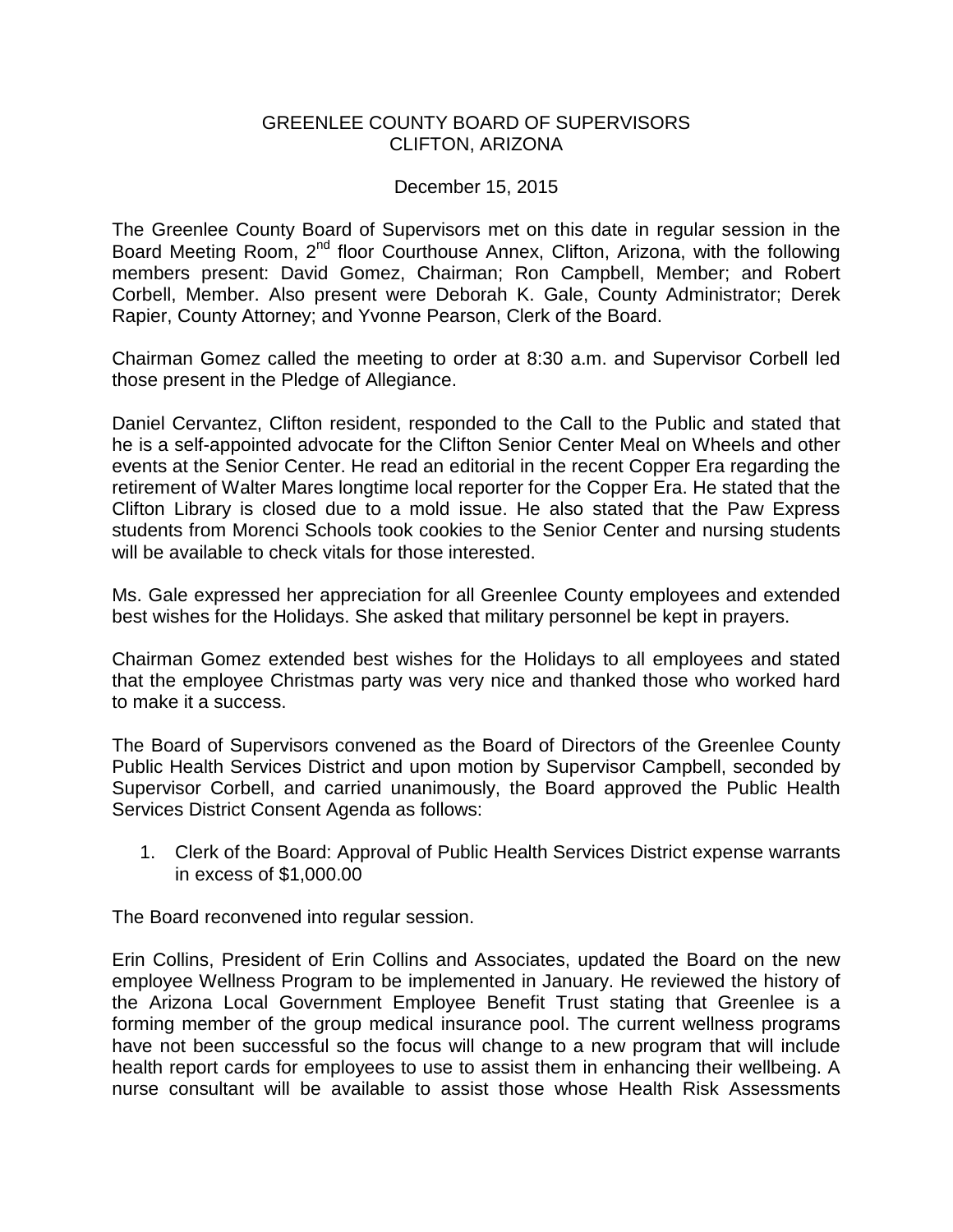BOARD OF SUPERVISORS MINUTES DECEMBER 15, 2015 Page **2** of **4**

reveal the need for health and/or lifestyle changes to help plan and achieve healthy goals.

Ákos Kovach, Economic Development Coordinator, was absent from the meeting so the Economic Development Planning update was not heard.

Philip Ronnerud, County Engineer and Planner, requested approval of a Request For Proposal (RFP) for On-Call Professional Services for airport consulting for planning, engineering design and airport construction project management. He stated that the process will follow the Federal Aeronautics and Aviation (FAA) selection process requirements. Upon motion by Supervisor Campbell, seconded by Supervisor Corbell, and carried unanimously, the Board approved the request as presented.

The Board convened into Work Session regarding the building of a new Duncan Annex. Mr. Ronnerud reviewed the six different delivery (construction) methods available. Mr. Rapier reviewed the legal aspects to the delivery methods with the Board. Supervisor Campbell expressed his concerns with the timing of moving forward with the project because copper prices are down and the drop in property value which will cause a probable increase in property tax rates next year. Ms. Gale stated that funding is already set aside for the project. The Board reviewed timelines and milestones and the ability to stop the project at each milestone if needed. Supervisor Corbell stated that he feels building the Annex is a priority over any other projects.

The Board reconvened into regular session

Upon motion by Supervisor Corbell, seconded by Supervisor Campbell, and carried unanimously, the Board approved moving forward with construction using the design bid build with contractor pre-selection method for replacement of the Duncan Annex.

Ms. Gale reported the following:

- The lawsuit filed by Pima County regarding the 1% property tax cap is on hold until the Property Tax Oversight Committee meets again later this month.
- There is still movement on the lawsuit regarding pension funds which will have an impact next year depending on the ruling.
- Auditors have completed the preliminary audit of the County which now includes booking pension liability.
- She reviewed sales tax revenues which are down from estimates and if the trend continues will reflect a total sales tax revenue loss of \$400,000 for the year.
- The Board directed Ms. Gale to send notice that the County Supervisors Association Legislative Policy Committee (LPC) representative for Greenlee County will be Supervisor Gomez.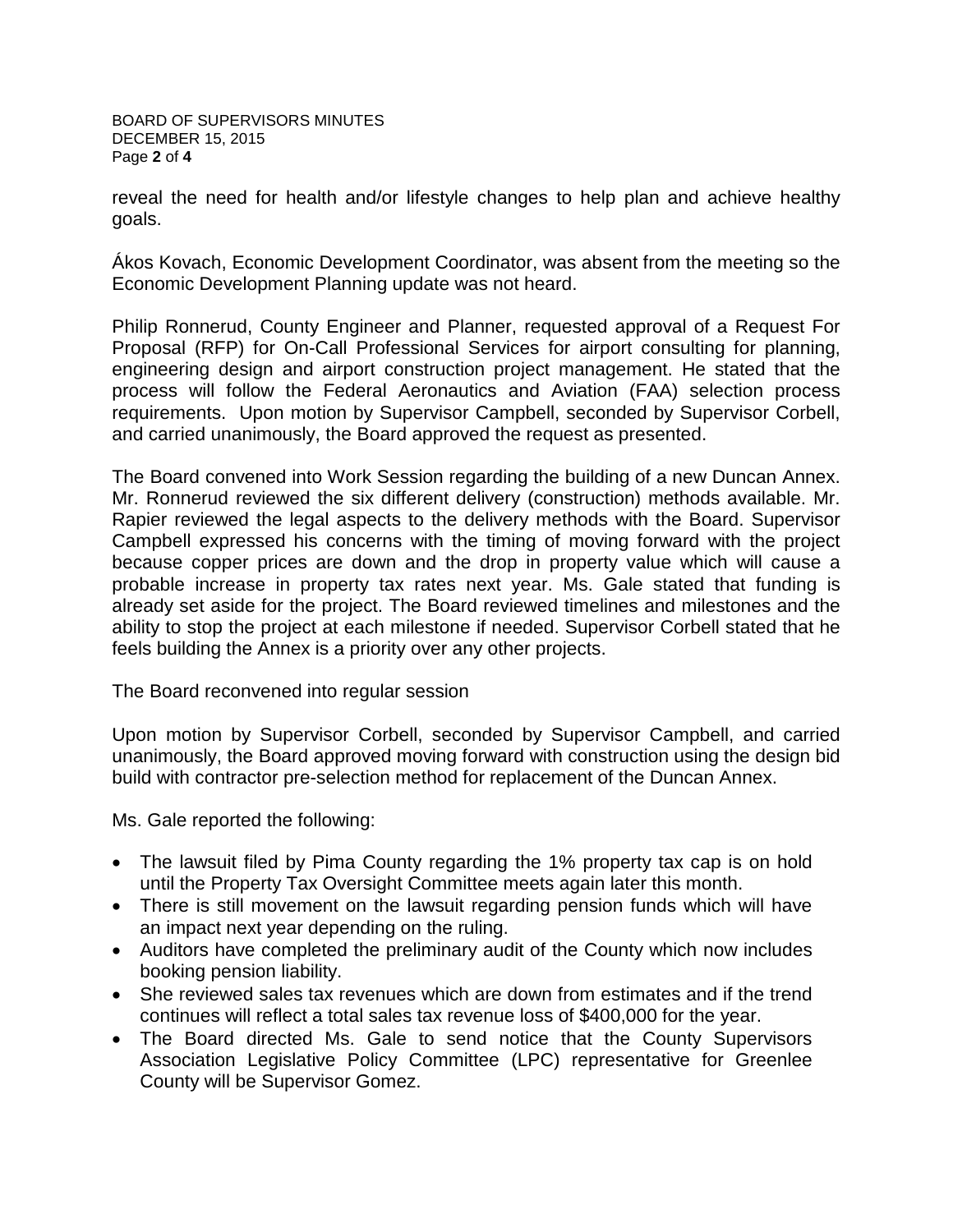The Calendar of Events was reviewed.

Upon motion by Supervisor Corbell, seconded by Supervisor Campbell, and carried unanimously, the Board approved the Consent Agenda as follows:

- A. Clerk of the Board: Approval of minutes to previous meetings 11/23/15; 12/01/15
- B. Clerk of the Board: Approval of expense warrants in excess of \$1,000.00 Voucher 1052; 1053; 1054
- C. Chief Probation Officer: Approval of Employee Transaction Forms: S. Chacon, Court Interpreter
- D. County Sheriff: Approval of Employee Transaction Form: L. Mortensen, Detention Officer
- E. Superior Court Judge: Appointment of Ricardo Guerena as Justice of the Peace Pro Tempore
- F. Emergency Management Coordinator: Approval of the Intergovernmental Agreement for the Establishment and Maintenance of the Regional Mass Communication System between Pinal County, Gila County, Graham County and Greenlee County

Supervisor Corbell reported the following:

- A. He attended the Arizona Fair and Racing Association meeting in Douglas where discussion took place regarding filling the Secretary/Treasurer position of the organization, barn fees and management, cost for certified workout persons, liability contracts and worker compensation. Also possibly having a big screen for the Breeders Cup at Greenlee County, Sonoita has been running with private funding for six years and other issues. He stated that putting on horse racing is more difficult than just talking about it.
- B. He attended the Rural Business Advisory Meeting where discussion took place regarding capital strategy, trade with Mexico and how to make it better, federal employees, the ozone, Water of the US, and federal overreach. He requested that these meetings be held in rural areas next year.
- C. He attended the Gila Watershed Partnership meeting where a presentation was given regarding fires and how fire is used to treat forests and that healthy forests promote 20 – 30 % water production.

Supervisor Campbell reported the following:

- A. He attended the Arizona Small Counties Forum meeting where roundtable discussion took place with each county discussing current issues they are facing.
- B. He attended the County Supervisors Association meeting where guest speakers Secretary of State Michelle Reagan and Senator Farnsworth gave information regarding issues in their offices.